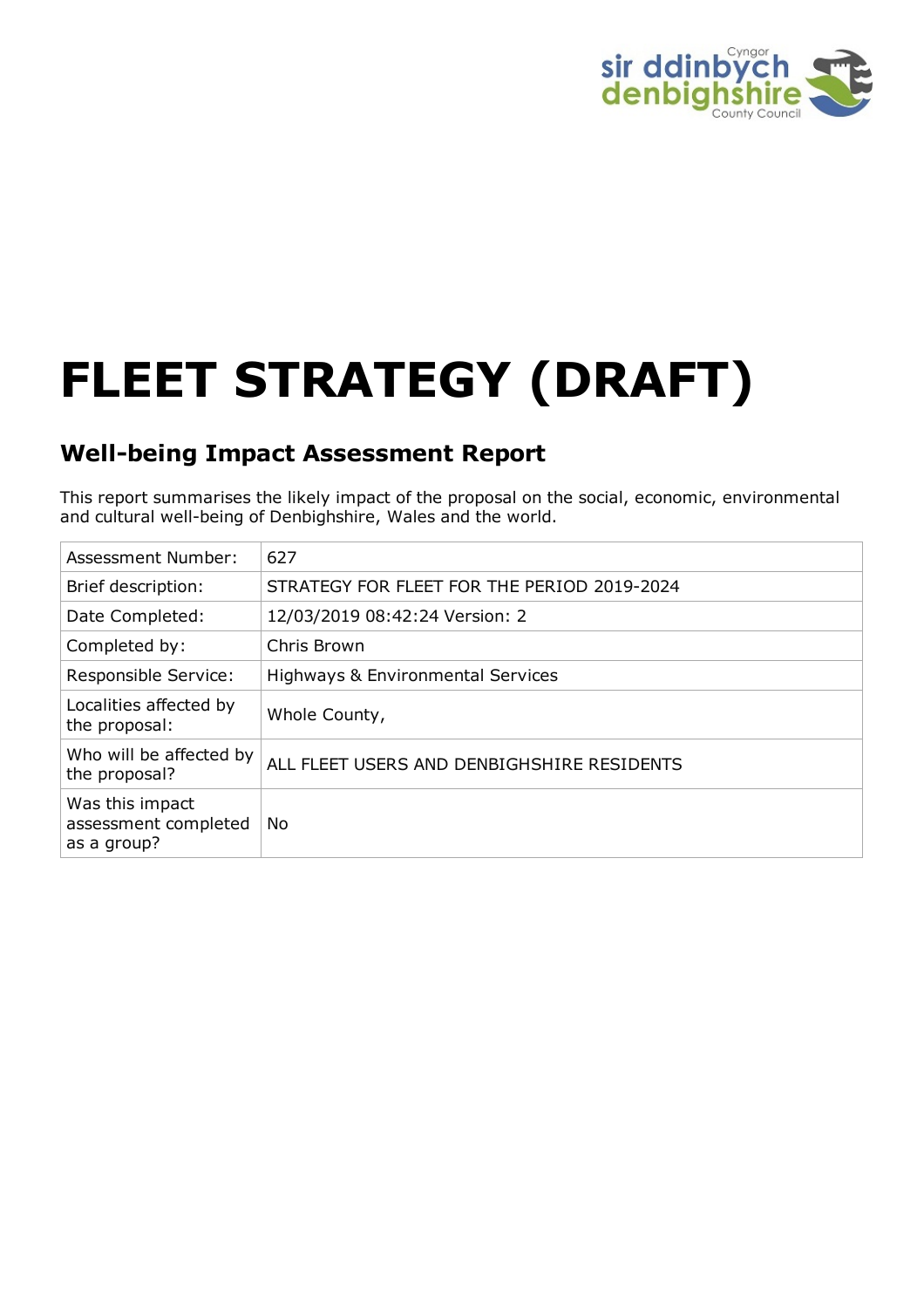# **IMPACT ASSESSMENT SUMMARY AND CONCLUSION**

Before we look in detail at the contribution and impact of the proposal, it is important to consider how the proposal is applying the sustainable development principle. This means that we must act "in a manner which seeks to ensure that the needs of the present are met without compromising the ability of future generations to meet their own needs."

#### **Score for the sustainability of the approach**



#### **Implications of the score**

WE BELIEVE WITH THE INTRODUCTION OF ELECTRIC VEHICLES WE WILL CONTRIBUTE TO OUR GOAL OF REDUCING CARBON EMISSIONS GENERATED BY COUNCIL ASSETS. THIS IS A JOINED UP APPROACH WITH OTHER DEPARTMENTS WITH THE COUNCIL AND WE WILL FOLLOW CLOSELY ALL NEW TECHNOLOGICAL DEVELOPMENTS TO ENSURE WE ARE LEADERS IN OUR FIELD.

#### **Summary of impact**

Well-being Goals A globally<br>responsible A prosperous A prosperous Denbighshire **Positive** Positive Wales **Wales** A resilient Denbighshire **A** resilient Denbighshire A Wales of vibrant culture<br>and thriving A healthier Denbighshire **Positive** Positive A resilient<br>Wales Welsh A more equal Denbighshire Neutral Language A Denbighshire of cohesive communities **Positive** Positive A Wales of A healthier cohesive Wales A Denbighshire of vibrant culture and thriving Welsh communities Positive language A more equal Wales A globally responsible Denbighshire **A** globally responsible Denbighshire

#### **Main conclusions**

BY PURCHASING ELECTRIC VEHICLES WE ARE DETERMINED TO REDUCE CARBON EMISSIONS ACROSS THE WHOLE COUNCIL, THIS WILL HAVE A POSITIVE IMPACT ON OUR LOCAL ENVIRONMENT AND WILL STRAT US ON TEH PATH TO ACHIEVING A CARBON NEUTRAL POSITION. THIS IS OUR GOAL, HOWEVER WE WILL NEED ASSISTANCE FROM NATIONAL GOVERMENT TO ACHIEVE ALL OUR GOALS.

#### **Evidence to support the Well-being Impact Assessment**

We have consulted published research or guides that inform us about the likely impact of the proposal

We have involved an expert / consulted a group who represent those who may affected by the proposal

 $\Box$  We have engaged with people who will be affected by the proposal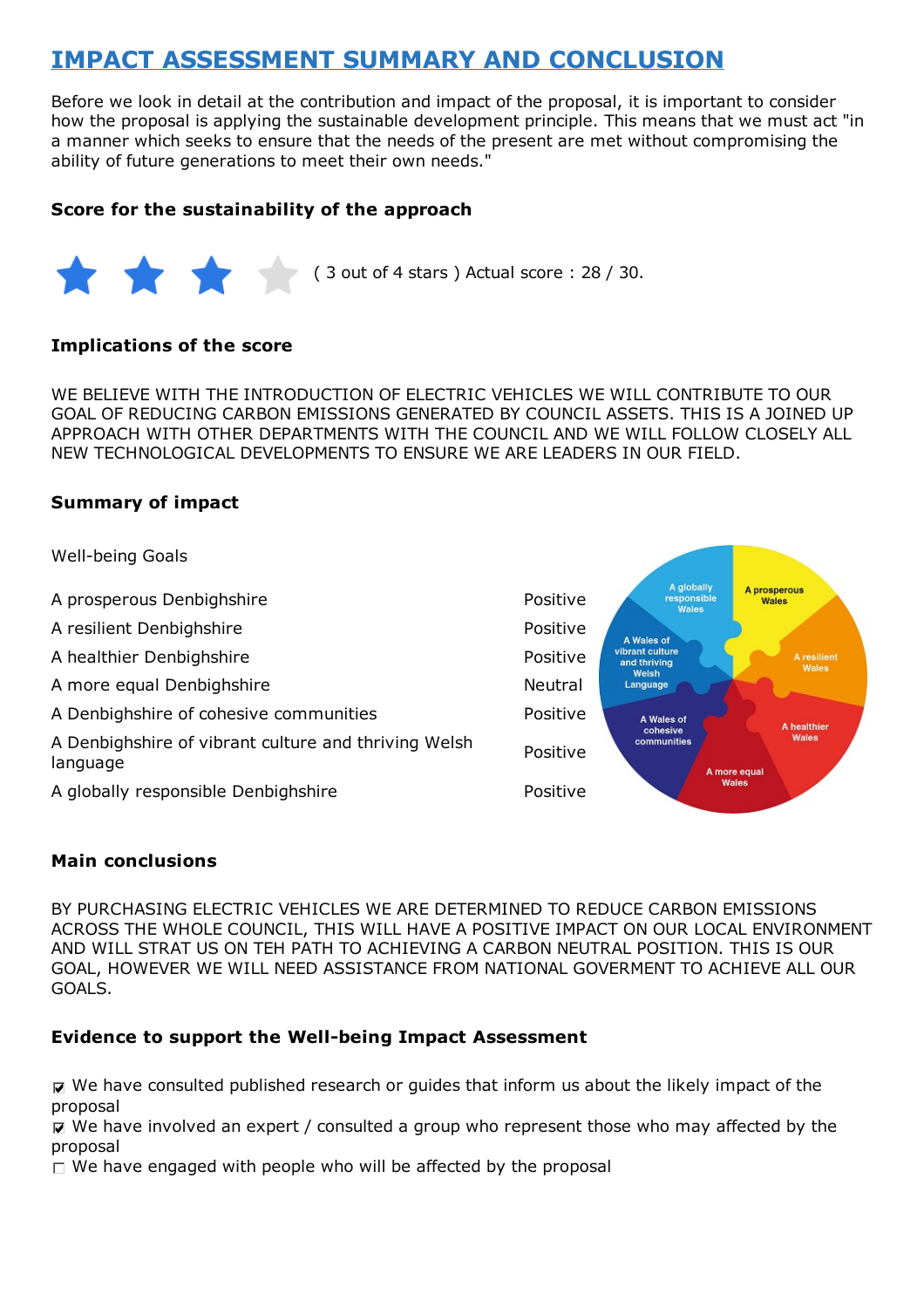# **THE LIKELY IMPACT ON DENBIGHSHIRE, WALES AND THE WORLD**

| <b>A prosperous Denbighshire</b> |
|----------------------------------|
|----------------------------------|

| <b>Overall Impact</b>              | Positive                                                                  |
|------------------------------------|---------------------------------------------------------------------------|
| Justification for<br>impact        | REDUCTION IN CARBON EMISSIONS AND LESS RELIANCE ON FOSSIL<br><b>FUELS</b> |
| <b>Further actions</b><br>required | NO NEGATIVE IMPACTS                                                       |

#### **Positive impacts identified:**

| A low carbon society                                          | REDUCING CARBON EMISSIONS AND HAVING LESS RELIANCE ON FOSSIL<br><b>FUELS</b> |
|---------------------------------------------------------------|------------------------------------------------------------------------------|
| Quality<br>communications,<br>infrastructure and<br>transport | LESS RELIANCE ON FOSSIL FUELS                                                |
| <b>Economic</b><br>development                                | DRIVE TOWARDS A CARBON NEUTRAL ECONOMY                                       |
| <b>Quality skills for the</b><br>long term                    | N/A                                                                          |
| <b>Quality jobs for the</b><br>long term                      | SECURES EXISTING EMPLOYMENT                                                  |
| <b>Childcare</b>                                              | N/A                                                                          |

#### **Negative impacts identified:**

| A low carbon society                                          |  |
|---------------------------------------------------------------|--|
| Quality<br>communications,<br>infrastructure and<br>transport |  |
| <b>Economic</b><br>development                                |  |
| <b>Quality skills for the</b><br>long term                    |  |
| <b>Quality jobs for the</b><br>long term                      |  |
| <b>Childcare</b>                                              |  |

| <b>A resilient Denbighshire</b> |                                                                                                             |
|---------------------------------|-------------------------------------------------------------------------------------------------------------|
| <b>Overall Impact</b>           | Positive                                                                                                    |
| Justification for<br>impact     | REDUCTION IN CARBON EMSSIONS, LESS RELAINCE ON FOSSIL FUELS<br>WITH OUR MOVE TOWARDS A CARBON NEUTRAL FLEET |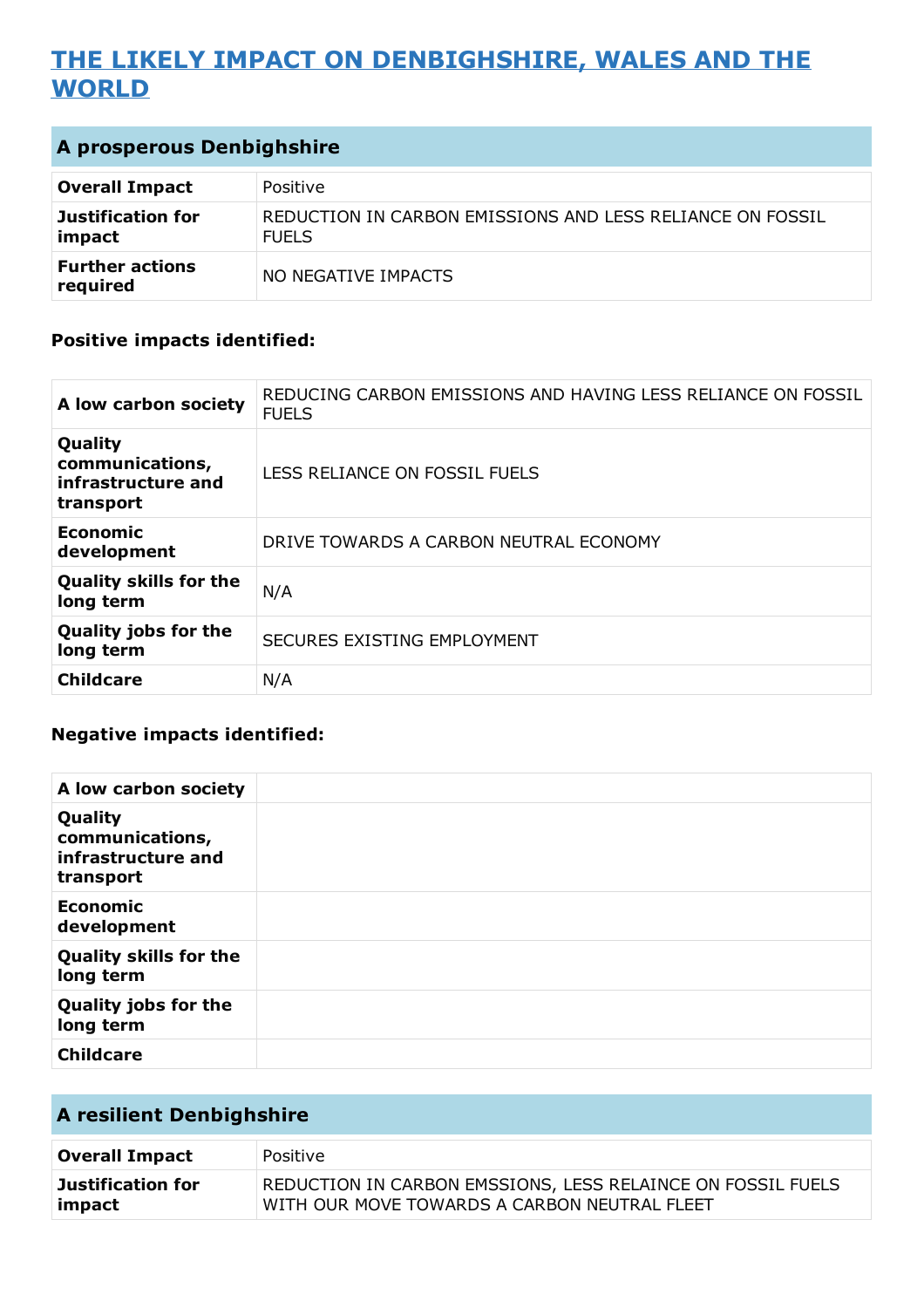## **Positive impacts identified:**

| <b>Biodiversity and the</b><br>natural environment                  | A MOVE TOWARDS A CARBON NEUTRAL ENVIRONMENT             |
|---------------------------------------------------------------------|---------------------------------------------------------|
| <b>Biodiversity in the</b><br>built environment                     | IMPROVEMENT IN AIR QUALITY BY REDUCING CARBON EMISSIONS |
| Reducing waste,<br>reusing and<br>recycling                         | REDUCTION IN CARBON EMISSIONS                           |
| <b>Reduced energy/fuel</b><br>consumption                           | LESS RELIANCE ON FOSSIL FUELS                           |
| <b>People's awareness</b><br>of the environment<br>and biodiversity | THIS WILL HEIGHTEN AWARENESS WITHIN OUR COMMUNITIES     |
| <b>Flood risk</b><br>management                                     | N/A                                                     |

### **Negative impacts identified:**

| <b>Biodiversity and the</b><br>natural environment                  |  |
|---------------------------------------------------------------------|--|
| <b>Biodiversity in the</b><br>built environment                     |  |
| <b>Reducing waste,</b><br>reusing and<br>recycling                  |  |
| Reduced energy/fuel<br>consumption                                  |  |
| <b>People's awareness</b><br>of the environment<br>and biodiversity |  |
| <b>Flood risk</b><br>management                                     |  |

| A healthier Denbighshire           |                                                                                                             |
|------------------------------------|-------------------------------------------------------------------------------------------------------------|
| <b>Overall Impact</b>              | Positive                                                                                                    |
| <b>Justification for</b><br>impact | A REDUCTION IN CARBON EMISSIONS WILL LEAD TO A HEALTHIER<br>ENVIRONMENT WITH FEWER POLLUTANTS BEING EMITTED |
| <b>Further actions</b><br>required | N/A                                                                                                         |

**Positive impacts identified:**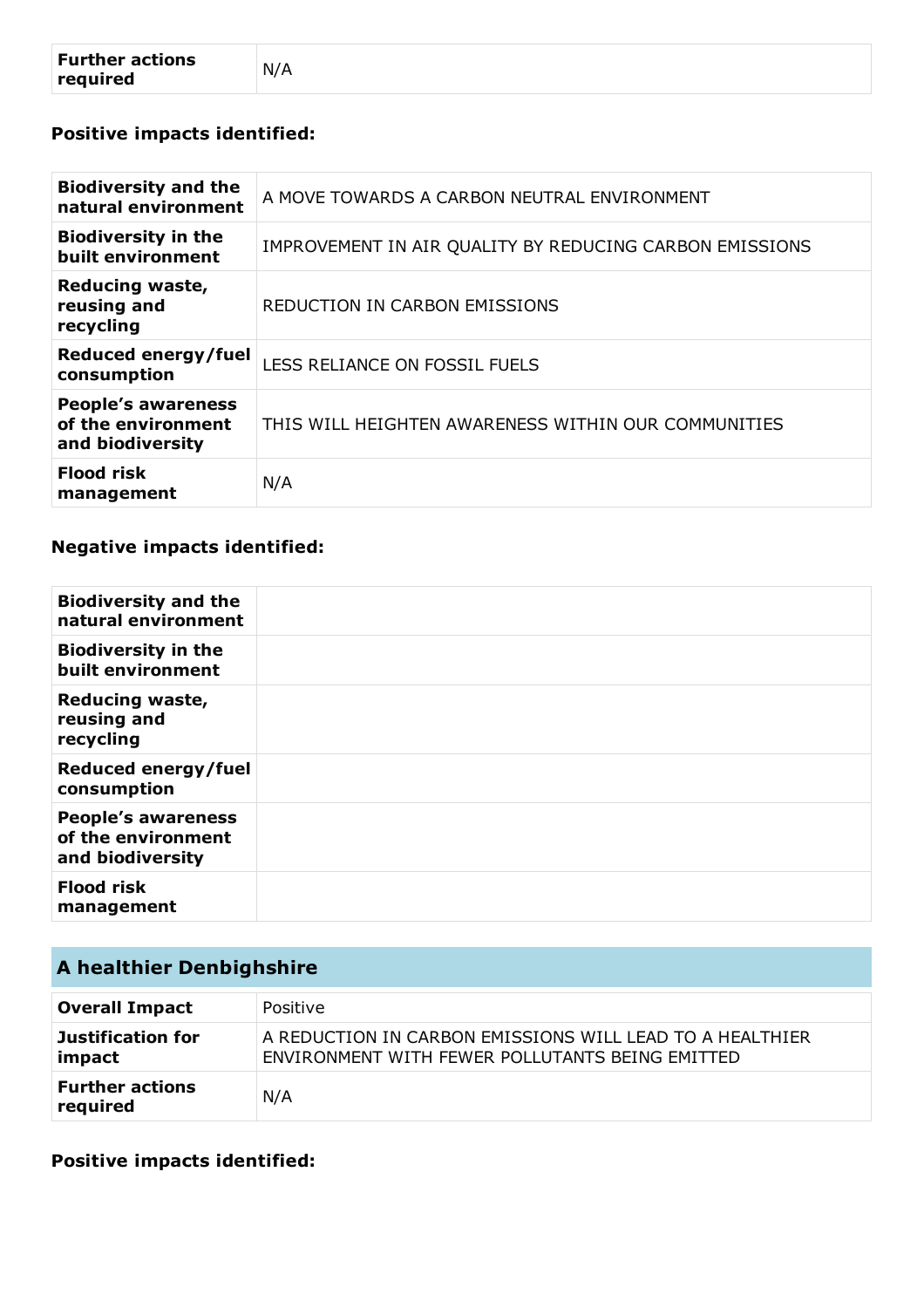| A social and physical<br>environment that<br>encourage and<br>support health and<br>well-being | LESS CARBON EMISSIONS, HELPING TO REDUCE LOCAL AIR POLLUTION |
|------------------------------------------------------------------------------------------------|--------------------------------------------------------------|
| <b>Access to good</b><br>quality, healthy food                                                 | N/A                                                          |
| <b>People's emotional</b><br>and mental well-<br>being                                         | AN ALL AROUND HEALTHIER ENVIRONMENT                          |
| <b>Access to healthcare</b>                                                                    | N/A                                                          |
| <b>Participation in</b><br>leisure opportunities                                               | N/A                                                          |

## **Negative impacts identified:**

| A social and physical<br>environment that<br>encourage and<br>support health and<br>well-being |  |
|------------------------------------------------------------------------------------------------|--|
| <b>Access to good</b><br>quality, healthy food                                                 |  |
| <b>People's emotional</b><br>and mental well-<br>being                                         |  |
| <b>Access to healthcare</b>                                                                    |  |
| <b>Participation in</b><br>leisure opportunities                                               |  |

# **A more equal Denbighshire**

| <b>Overall Impact</b>              | Neutral                                                                                     |
|------------------------------------|---------------------------------------------------------------------------------------------|
| <b>Justification for</b><br>impact | A REDUCTION IN CARBON EMISSIONS WILL HAVE A POSITIVE IMPACT<br>ON GROUPS WITHIN OUR SOCIETY |
| <b>Further actions</b><br>required | N/A                                                                                         |

**Positive impacts identified:**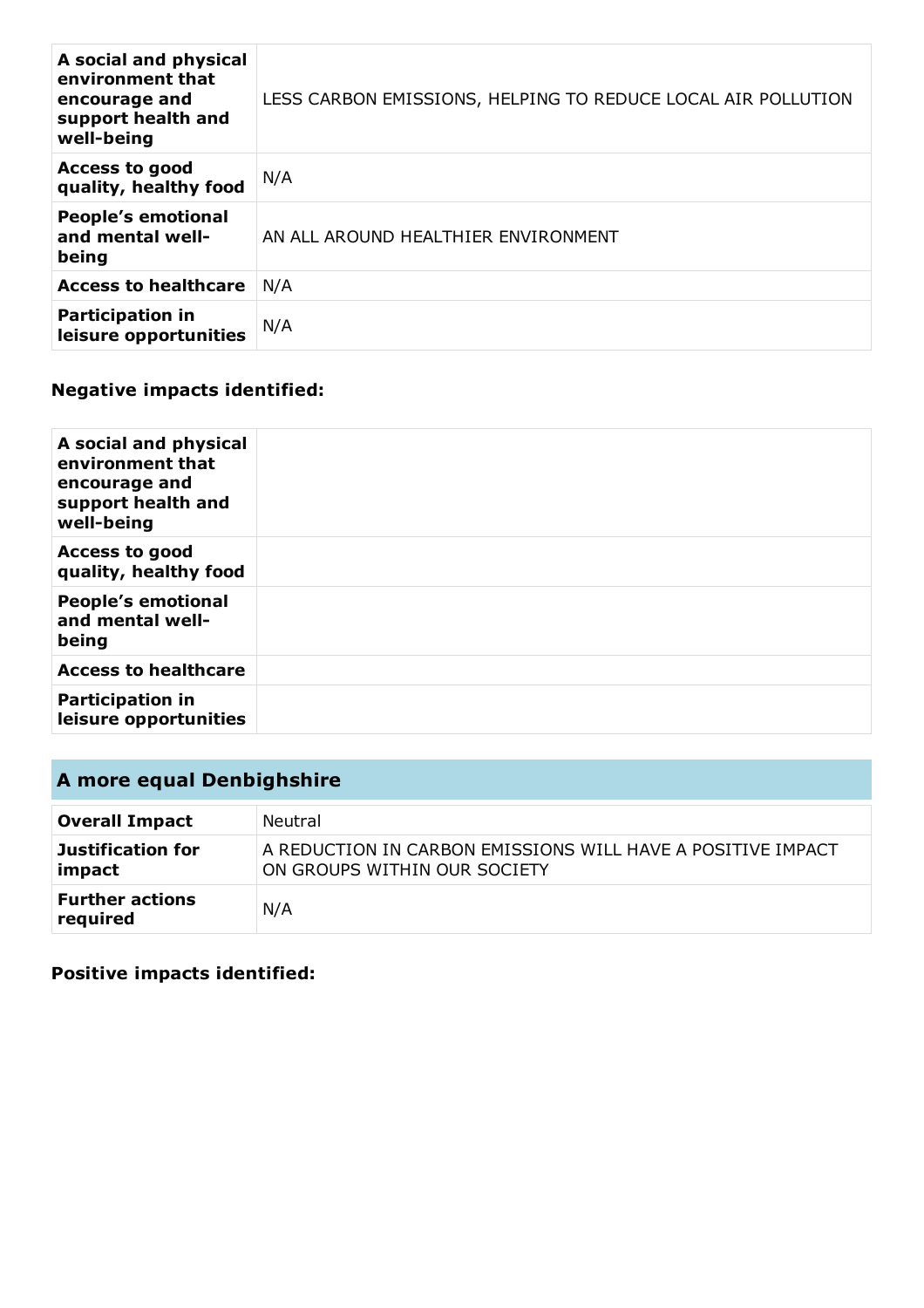| Improving the well-<br>being of people with<br>protected<br>characteristics. The<br>nine protected<br>characteristics are:<br>age; disability;<br>gender<br>reassignment;<br>marriage or civil<br>partnership;<br>pregnancy and<br>maternity; race;<br>religion or belief;<br>sex; and sexual<br>orientation | N/A |
|--------------------------------------------------------------------------------------------------------------------------------------------------------------------------------------------------------------------------------------------------------------------------------------------------------------|-----|
| <b>People who suffer</b><br>discrimination or<br>disadvantage                                                                                                                                                                                                                                                | N/A |
| Areas with poor<br>economic, health or<br>educational<br>outcomes                                                                                                                                                                                                                                            | N/A |
| People in poverty                                                                                                                                                                                                                                                                                            | N/A |

## **Negative impacts identified:**

| <b>Improving the well-</b><br>being of people with<br>protected<br>characteristics. The<br>nine protected<br>characteristics are:<br>age; disability;<br>gender<br>reassignment;<br>marriage or civil<br>partnership;<br>pregnancy and<br>maternity; race;<br>religion or belief;<br>sex; and sexual<br>orientation |  |
|---------------------------------------------------------------------------------------------------------------------------------------------------------------------------------------------------------------------------------------------------------------------------------------------------------------------|--|
| <b>People who suffer</b><br>discrimination or<br>disadvantage                                                                                                                                                                                                                                                       |  |
| Areas with poor<br>economic, health or<br>educational<br>outcomes                                                                                                                                                                                                                                                   |  |
| People in poverty                                                                                                                                                                                                                                                                                                   |  |

| A Denbighshire of cohesive communities |  |  |  |
|----------------------------------------|--|--|--|
|                                        |  |  |  |

**Overall Impact** Positive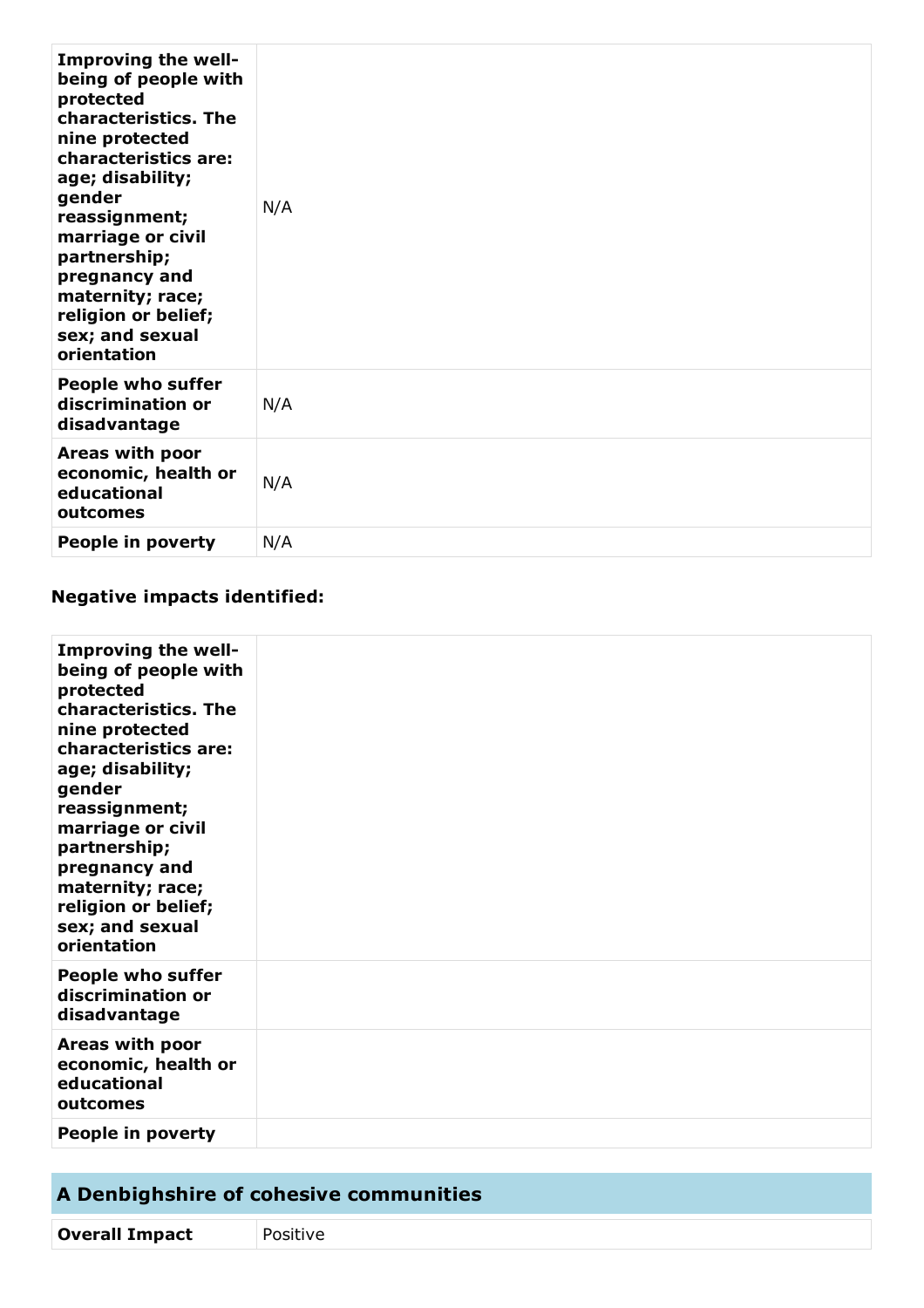| <b>Justification for</b><br>impact | IMPROVEMENT IN ACCESS TO EV CHARGING POINTS WILL KEEP OUR<br>COUNTY IN TOUCH WITH TECHNOLOGICAL DEVELOPMENTS AND KEEP<br>THE LOCAL ECONOMY ATTRACTIVE FOR FUTURE INVESTMENTS |
|------------------------------------|------------------------------------------------------------------------------------------------------------------------------------------------------------------------------|
| <b>Further actions</b><br>required | N/A                                                                                                                                                                          |

## **Positive impacts identified:**

| <b>Safe communities</b><br>and individuals          | N/A                                                                                                                    |
|-----------------------------------------------------|------------------------------------------------------------------------------------------------------------------------|
| <b>Community</b><br>participation and<br>resilience | OUR APPROACH SHOULD EVENTUALLY LEAD TO AN IMPROVEMENT IN THE<br>INFRASTRUCTURE FOR CHARGING EV'S THROUGHOUT THE COUNTY |
| The attractiveness of<br>the area                   | WILL HELP PROMOTE TOURISM                                                                                              |
| <b>Connected</b><br>communities                     | AN IMPROVED EV CHARGING INFRASTRUCTURE WILL HELP TO CONNECT<br><b>COMMUNITIES MORE CLOSELY</b>                         |
| <b>Rural resilience</b>                             | AN IMPROVED EV CHARING INFRASTRUCTURE WILL HELP TO CONNECT<br><b>COMMUNITIES MORE CLOSELY</b>                          |

### **Negative impacts identified:**

| <b>Safe communities</b><br>and individuals          |  |
|-----------------------------------------------------|--|
| <b>Community</b><br>participation and<br>resilience |  |
| The attractiveness of<br>the area                   |  |
| <b>Connected</b><br>communities                     |  |
| <b>Rural resilience</b>                             |  |

## **A Denbighshire of vibrant culture and thriving Welsh language**

| <b>Overall Impact</b>              | Positive                  |
|------------------------------------|---------------------------|
| <b>Justification for</b><br>impact | USE OF THE WELSH LANGUAGE |
| <b>Further actions</b><br>required | N/A                       |

### **Positive impacts identified:**

| <b>People using Welsh</b>              | <b>BI-LINGUAL EV CHARGING POINTS</b>               |
|----------------------------------------|----------------------------------------------------|
| <b>Promoting the Welsh</b><br>language | <b>BI-LINGUAL EV CHARGING POINTS</b>               |
|                                        | <b>Culture and heritage</b>   HELP PROMOTE TOURISM |